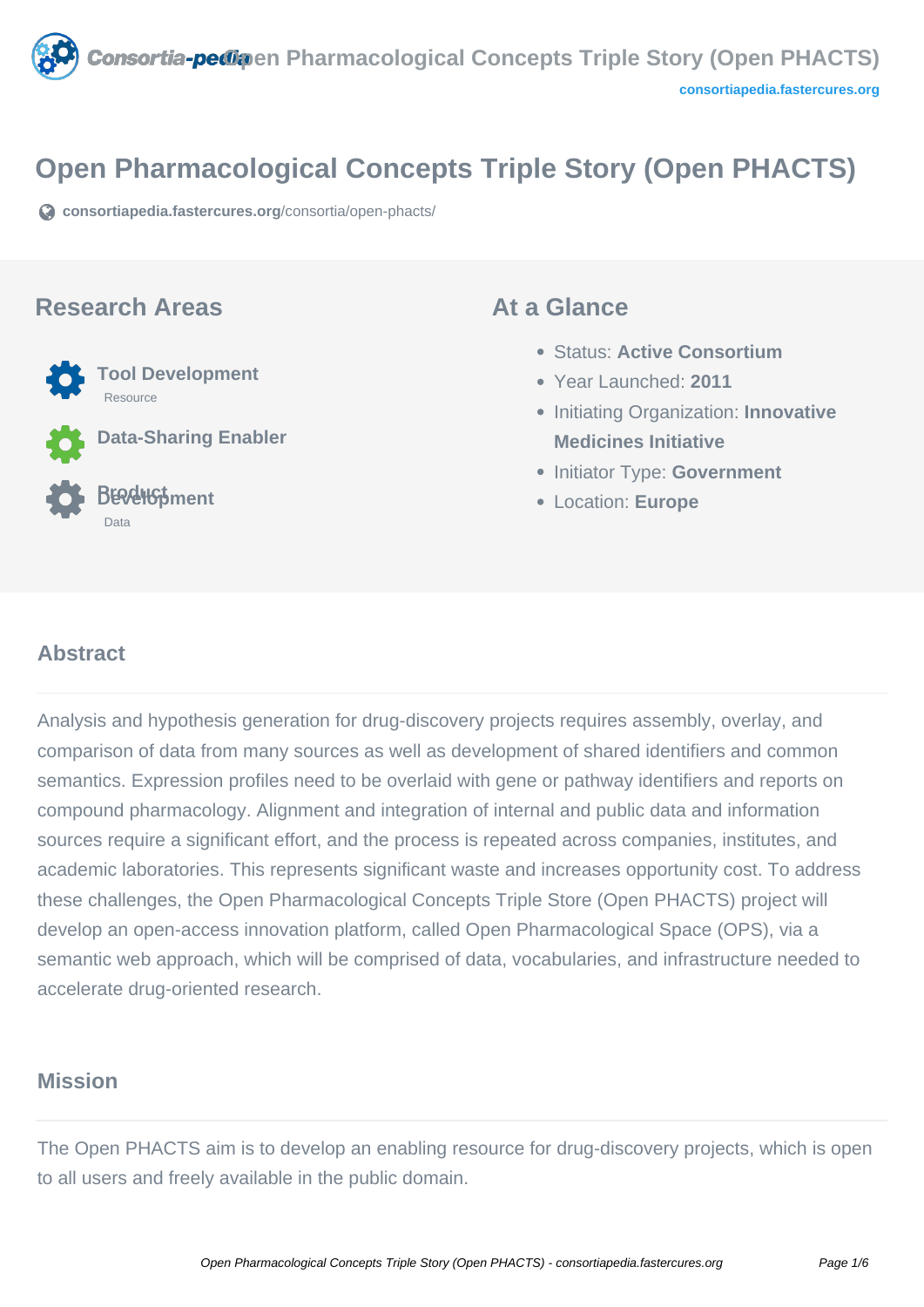

# **Consortium History**

January 2011: Project started January 2014: Open PHACTS launched its Target Dossier application (app) June 2014: Open PHACTS held its Sixth Community Workshop in London to introduce members of the academic community to the Open PHACTS Discovery Platform

## **Structure & Governance**

Project Coordinator Stefan Senger GlaxoSmithKline Research & Development

 Managing Entity of IMI Beneficiaries Gerhard Ecker University of Vienna

 The Scientific Advisory Board is an external body of experts in the computational science domain. It represents the global scientific user community with special focus on representation from outside Europe. Its role is to advise on development and dissemination of the Open PHACTS Discovery Platform with respect to scientific disciplines. The following experts serve on Scientific Advisory Board:

 Mark Forster (chair) Dean Allemang Michael Barnes Tim Clark Stephen Friend Jim Hendler David Searls Susie Stephens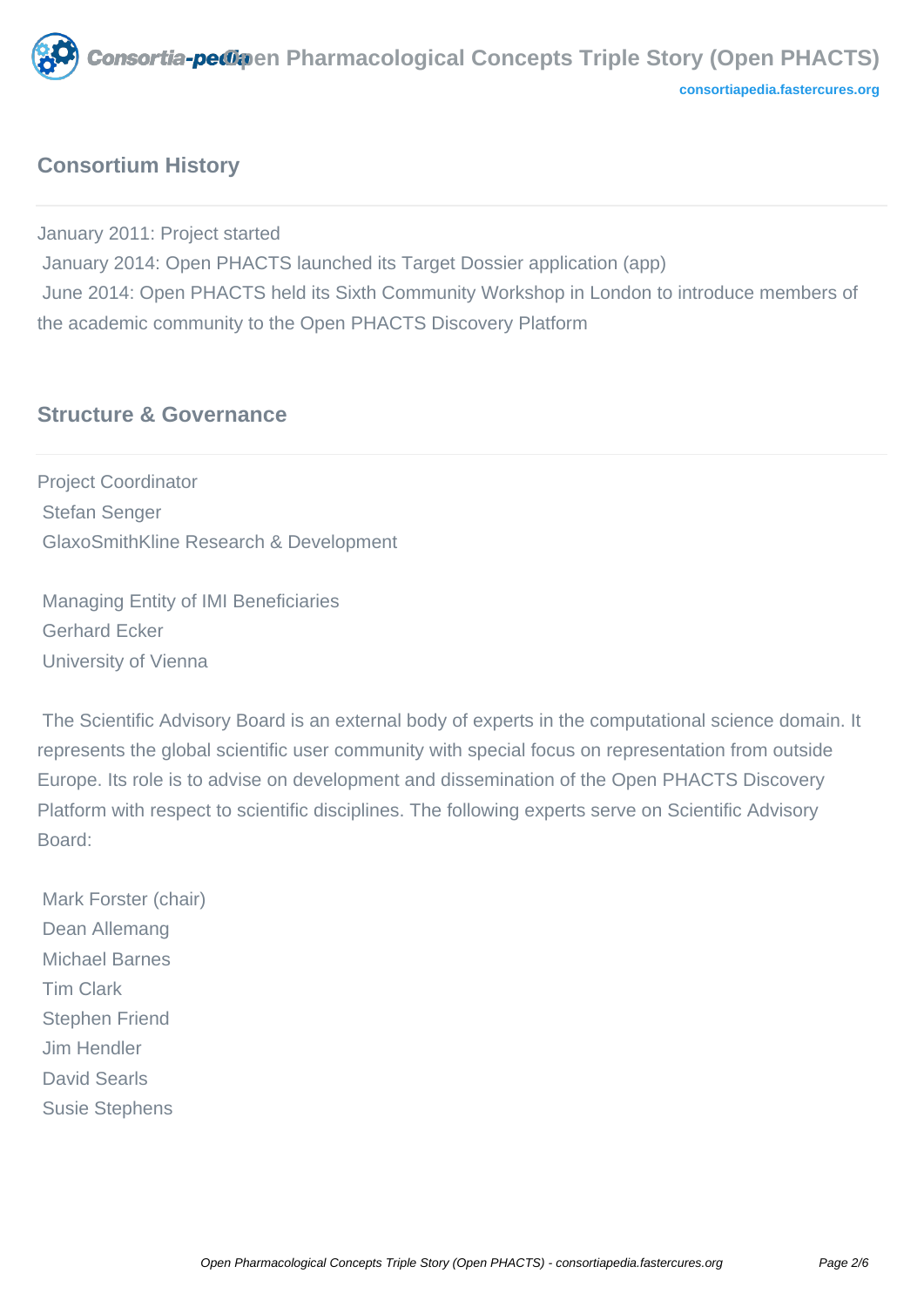

# **Financing**

This project is funded by the Innovative Medicines Initiative, a public-private partnership between the European Union (EU) and the European Federation of Pharmaceutical Industries and Associations (EFPIA), resources of which are composed of financial contribution from the EU Seventh Framework Programme and EFPIA companies' in kind contribution. Large pharmaceutical companies participating in IMI projects do not receive IMI funding. IMI contributed €11.5 million, EFPIA contributed €6.5 million in kind, and other sources contributed €2.9 million, for a total cost of €20.9 million.

# **Intellectual Property**

The IMI intellectual property (IP) policy governs the IP regime of all projects funded by the IMI Joint Undertaking. To assist with specific IP queries, IMI has set up a dedicated IP Helpdesk, which can be contacted by emailin[g IMI-IP-Helpdesk@imi.europa.eu](mailto:IMI-IP-Helpdesk@imi.europa.eu). The IMI IP policy can be accessed a[t](#page-0-0) [http://www.imi.europa.eu/sites/default/files/uploads/documents/imi-ipr-policy01august2007\\_en.pdf](http://www.imi.europa.eu/sites/default/files/uploads/documents/imi-ipr-policy01august2007_en.pdf)

# **Data Sharing**

According to IMI's IP policy, the participants undertake to disseminate the data as soon as reasonably practicable but not later than one year after the termination or expiry of the project. The project agreement shall include a description of the material, which must be disseminated in accordance with the IP policy and referenced in the grant agreement. If the participants do not disseminate within such time periods without good reason, then the Executive Office has the right to disseminate such results in a manner consistent with the grant agreement.

 The Open PHACTS project will deliver an online platform with a set of integrated, publicly available, pharmacological data. The software and data will be available for download and local installation, under an open-source and open-access model. Tools and services will be provided to query and visualize this data, and a sustainability plan will be in place, continuing the operation of the Open PHACTS Discovery Platform after the project funding ends.

# **Impact/Accomplishment**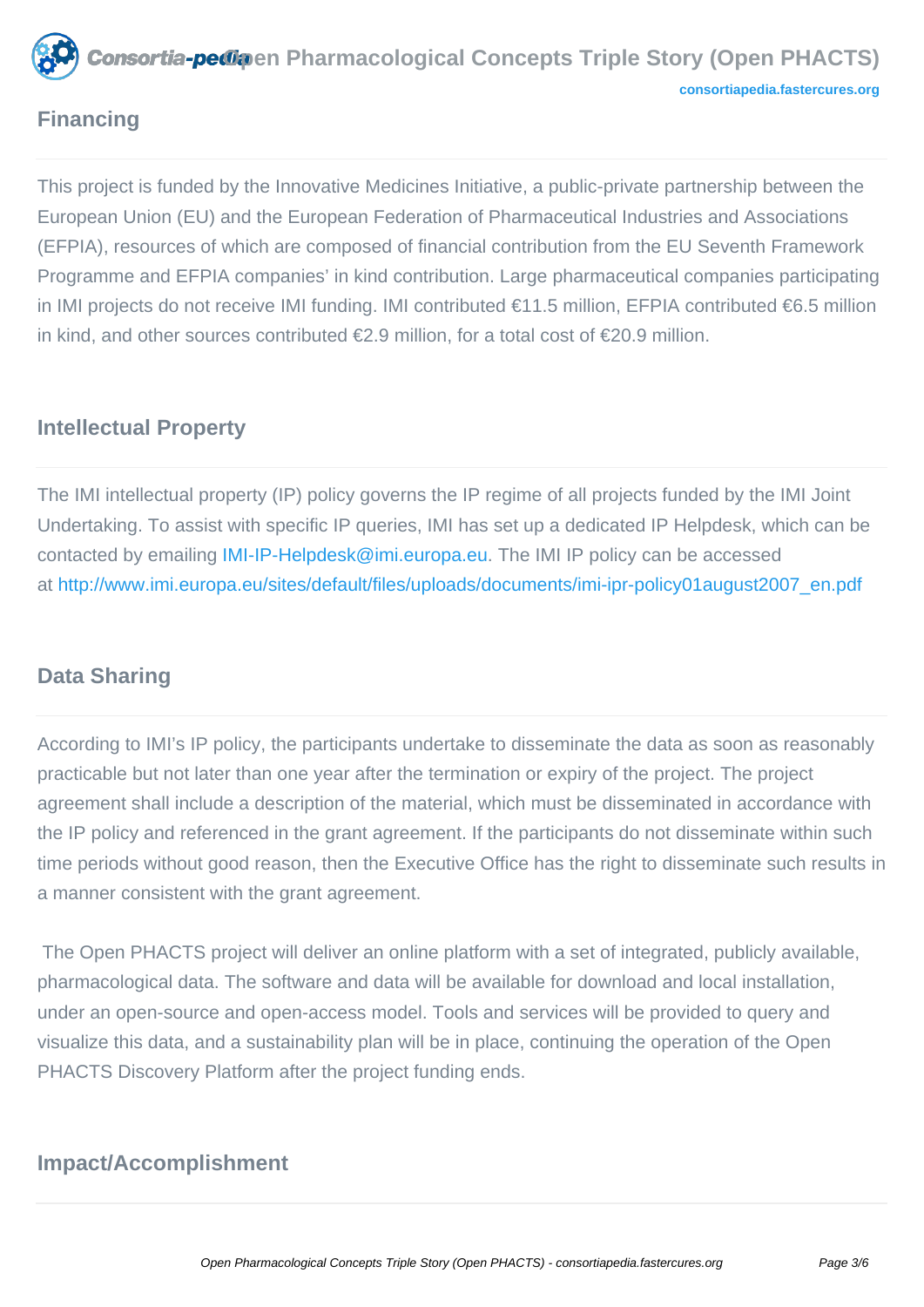

This semantic integration hub will remove key bottlenecks in small molecule drug discovery, such as disparate information sources and lack of standards and common identifiers.

# **Links/Social Media Feed**

| Homepage           | http://www.openphacts.org/                        |
|--------------------|---------------------------------------------------|
| Other website      | http://www.imi.europa.eu/content/open-phacts      |
| Other website      | http://www.openphactsfoundation.org/              |
| Other social media | https://www.youtube.com/user/OpenPHACTS           |
| <b>Twitter</b>     | https://twitter.com/Open_PHACTS                   |
| LinkedIn           | https://www.linkedin.com/groups/Open-PHACTS-38375 |
|                    | 69?home=&gid=3837569&trk=anet_ug_hm               |
| Other social media | http://www.slideshare.net/open_phacts/            |

## **Points of Contact**

Stefan Senger Research Manager GlaxoSmithKline Research and Development Ltd UK email: [stefan.x.senger@gsk.com](mailto:stefan.x.senger@gsk.com)

 Gerhard Ecker Department of Medicinal Chemistry University of Vienna Austria email: [gerhard.f.ecker@univie.ac.at](mailto:gerhard.f.ecker@univie.ac.at)

### **Sponsors & Partners**

Academic Concept Knowledge Limited AstraZeneca AB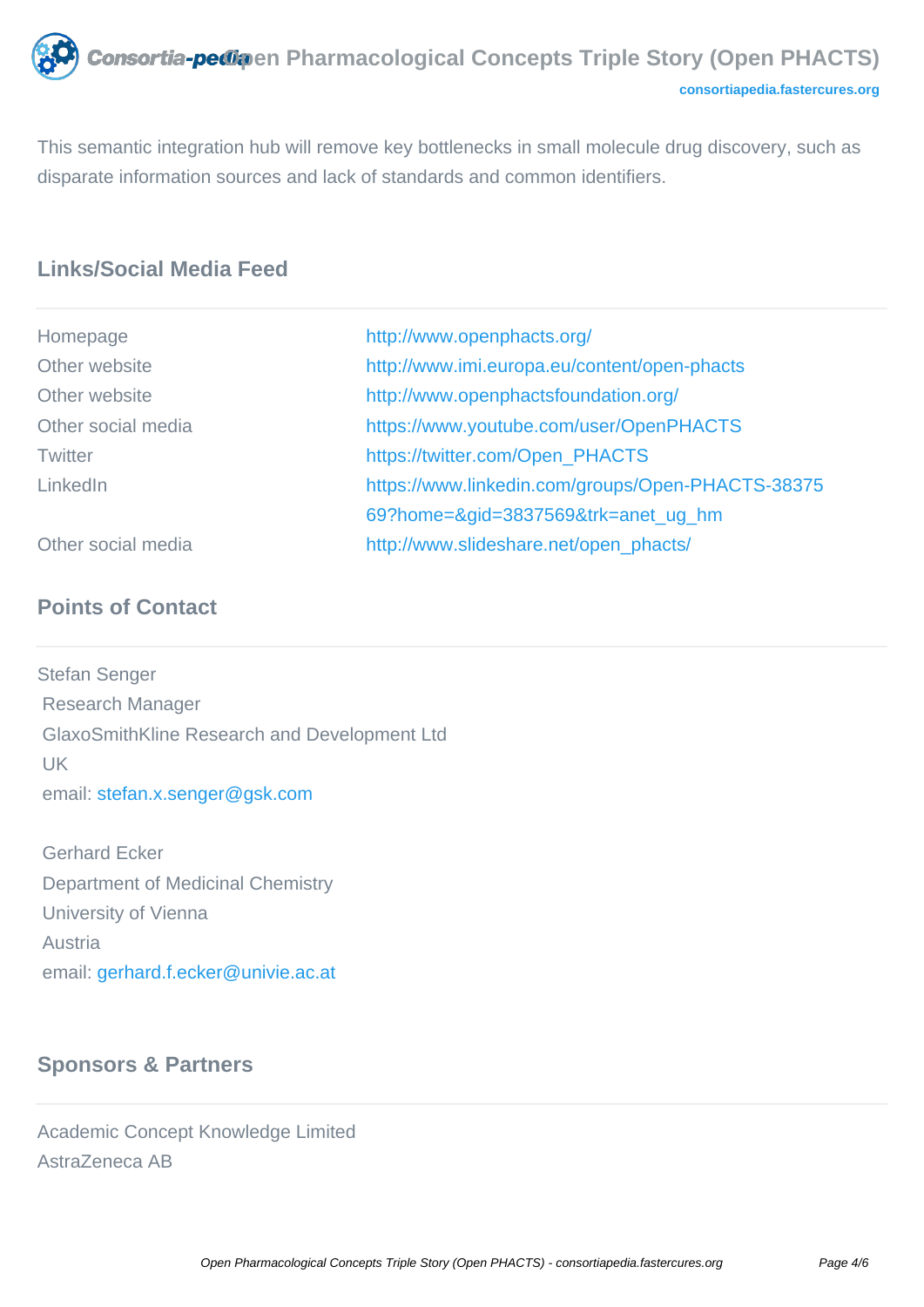

BioSolveIT GmBH Consorci Mar Parc de Salut de Barcelona Eli Lilly and Company Limited European Bioinformatics Institute GlaxoSmithKline Research & Development Limited H. Lundbeck A/S Janssen Pharmaceutica NV Laboratories Almirall, S.A. Laboratorios del Dr. Esteve, S.A. Leiden University Medical Centre Maastricht University Merck KGaA Novartis Pharma AG Pfizer Ltd. Rheinische Friedrich-Wilhelms-Universität Bonn Royal Society of Chemistry Spanish National Cancer Research Centre Stichting Netherlands Bioinformatics Centre Swiss Institute of Bioinformatics Technical University of Denmark Universidade de Santiago de Compostela Universität Wien University of Hamburg, Center for **Bioinformatics** University of Manchester Vrije Universiteit Amsterdam **ConnectedDiscovery** OpenLink Group Limited SciBite Limited The Open PHACTS Foundation

Updated: **04/08/2016**